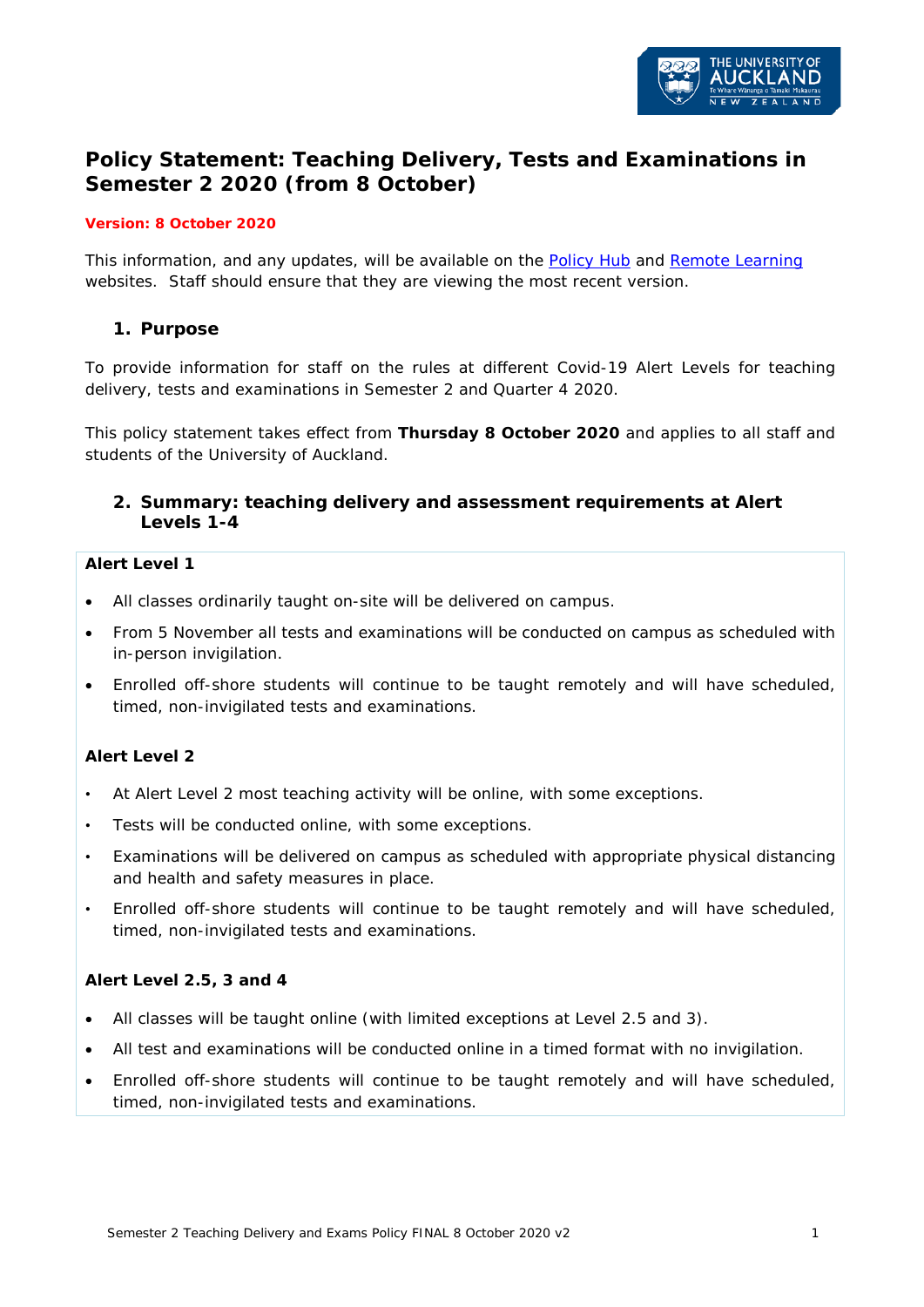# **3. Health and safety in learning and teaching environments**

- When on campus all staff and students are recommended to wear masks, practice hand hygiene and ensure physical distancing measures are observed where possible.
- Staff and students are required to use the University's Check-IN app if on campus at Alert Levels 2, 2.5 and 3. The University will also display the official NZ COVID Tracer QR code posters outside teaching rooms and other student spaces at any Alert Level to ensure contact tracing information can be collected.
- Teaching rooms and test/examination locations are included in the University's enhanced cleaning regime and hand sanitiser and sanitisation materials will made available in these spaces.

### **Covid-19 higher-risk students**

See the **Appendix** for details on learning and teaching arrangements for students designated as higher-risk under Covid-19 Alert conditions.

# **4. Course delivery and coursework assessment**

### **Alert Level 1**

• At Alert Level 1 where courses have compulsory requirements (e.g. laboratories, placements) students will be expected to attend (except for those studying off-shore or approved to be studying remotely).

# **Alert Level 2**

• At Alert Level 2 most teaching, coursework assessment, and the majority of tests will be conducted online unless an exemption is approved by an Associate Dean (Academic) through faculty committees.

*Notes:* 

- o *See (5) for information on exemptions for tests at Level 2.*
- o *University teaching activities in locations or on campuses outside of Auckland may be taking place under different Alert Level conditions.*
- A number of criteria need to be met for an exemption for onsite teaching activities to be approved including 'agreement and approval that the acquisition and practice of practical skills cannot be achieved by remote learning or that a physical event or the use of physical resources from a University site is necessary for the continuation of student progress.' The full criteria are available [here.](https://www.staff.auckland.ac.nz/en/covid-19/alert-level-2/level-2-plan.html#1274bc9b0e1729fc6f186b85f74f0dba)
- At Alert Level 2 where students based in New Zealand need to remain at home to observe Government Covid-19 guidelines regarding respiratory illnesses, or are approved to be studying remotely, alternative arrangements must be in place for compulsory attendance events that have an exemption to take place on campus. These could include, for example, a brief written activity or attending a laboratory in another stream where possible.

### **Lecture recording**

• For the remainder of Semester 2 lecture recordings will have a system default release time of 24 hours.

#### *Note:*

*Lecture recordings are available for most lectures that take place in lecture-recording enabled rooms.*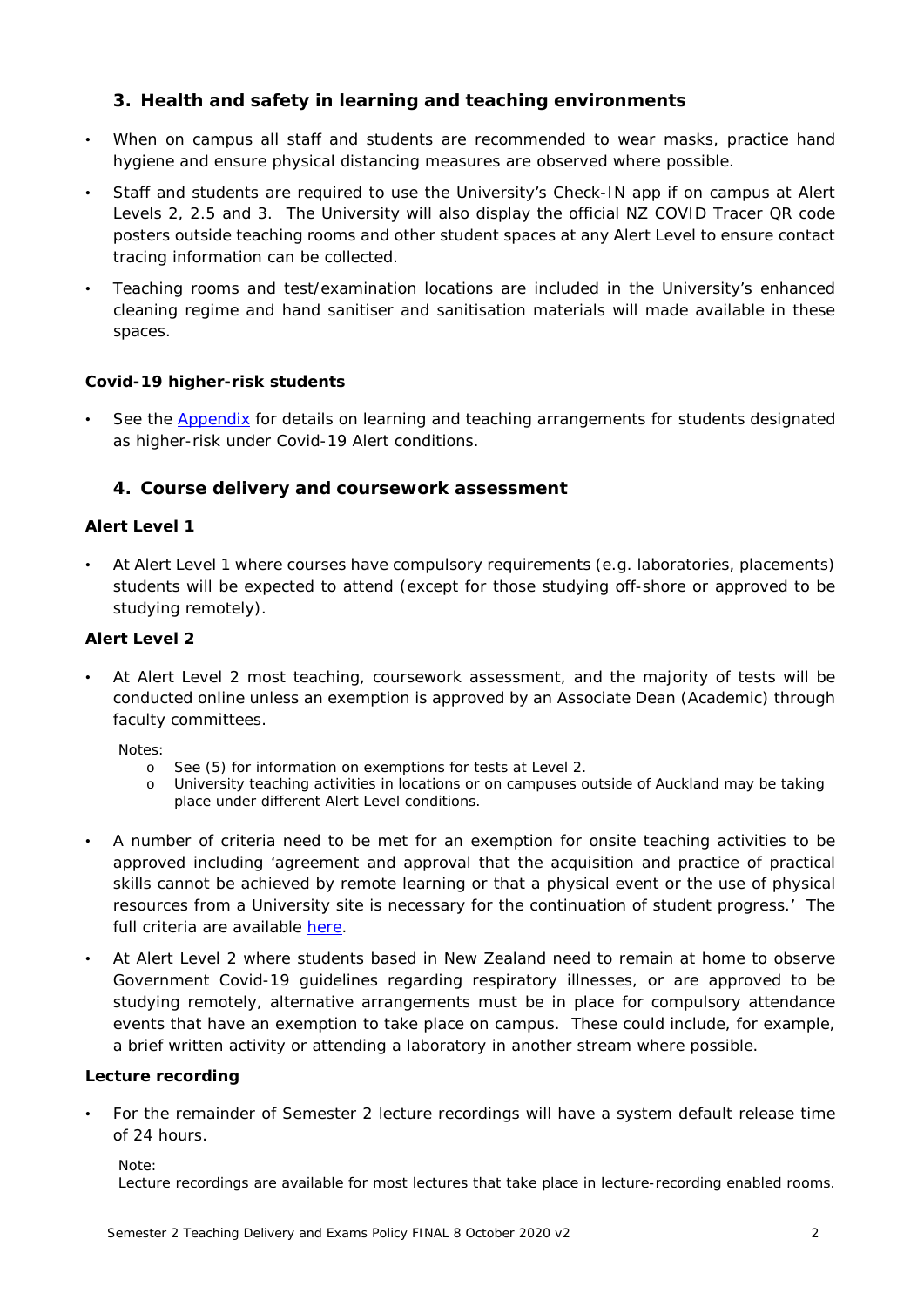*Staff may opt to provide recordings (where available) for small-group teaching (e.g. tutorials, workshops, seminars etc). Some courses have approved exemptions from the lecture recording release requirement. Staff may reset the default lecture recording release time for their courses to a shorter or longer timeframe (up to a maximum of 72 hours). Staff electing to release at the maximum 72 hours must have a compelling reason for delaying release for this long and must have considered the impact on students, including equity student groups.* 

#### **Alert Levels 2.5 and 3**

• Teaching delivery and assessment will be online with some limited and managed exceptions.

#### **Alert Level 4**

All teaching delivery and assessment will be online.

#### **5. Tests**

#### **Alert Level 1**

• From 5 November invigilated tests will be on campus (if the University is at Alert Level 1).

*Note: An exemption may be sought for tests scheduled up to and including 4 November that require an on-campus, invigilated test to be undertaken.*

- All students are expected to sit tests on campus unless they are studying off-shore, approved to be studying remotely, or observing Government Covid-19 guidelines to remain at home temporarily. At Alert Level 1 online versions of tests ordinarily sat under examination conditions may only be taken by students studying off-shore or approved to be studying remotely.
- Online versions of tests may not be taken by students studying in New Zealand who miss an invigilated on-campus test because they are temporarily ill and at home observing Government Covid-19 guidelines. These students must be advised to apply for an aegrotat.

*Note: Students approved for an aegrotat or compassionate consideration for an invigilated test may be permitted (at the discretion of an Academic Head) to:*

- o *sit another written test; or*
- receive a mark for the test based on the average of marks awarded for other *coursework; or*
- o *take a viva voce examination; or*

o *have the percentage of marks allocated to the test reallocated to the examination. It is recommended where possible that students sit an alternative, on-site deferred test to ensure that a component of secure assessment is available should the student require an aegrotat for the final examination. Alternative test questions must be of comparable difficulty and format.*

- Revised procedures for aegrotat and compassionate consideration applications will allow for virtual consultation with [University Health and Counselling](https://www.auckland.ac.nz/en/on-campus/student-support/personal-support/student-health-counselling.html) Services to obtain evidence of impairment. Alert Level permitting, in-person consultations can also be arranged with appropriate physical distancing and Personal Protective Equipment in place.
- Administration fees will be waived for Covid-19 related applications for aegrotat and compassionate consideration.

#### **Alert Levels 2, 2.5, 3 and 4**

• At Levels 2, 2.5, 3 and 4 tests ordinarily sat under invigilated conditions will be online, noninvigilated, time-limited tests designed to test higher-order thinking. 24-hour test windows must not be used.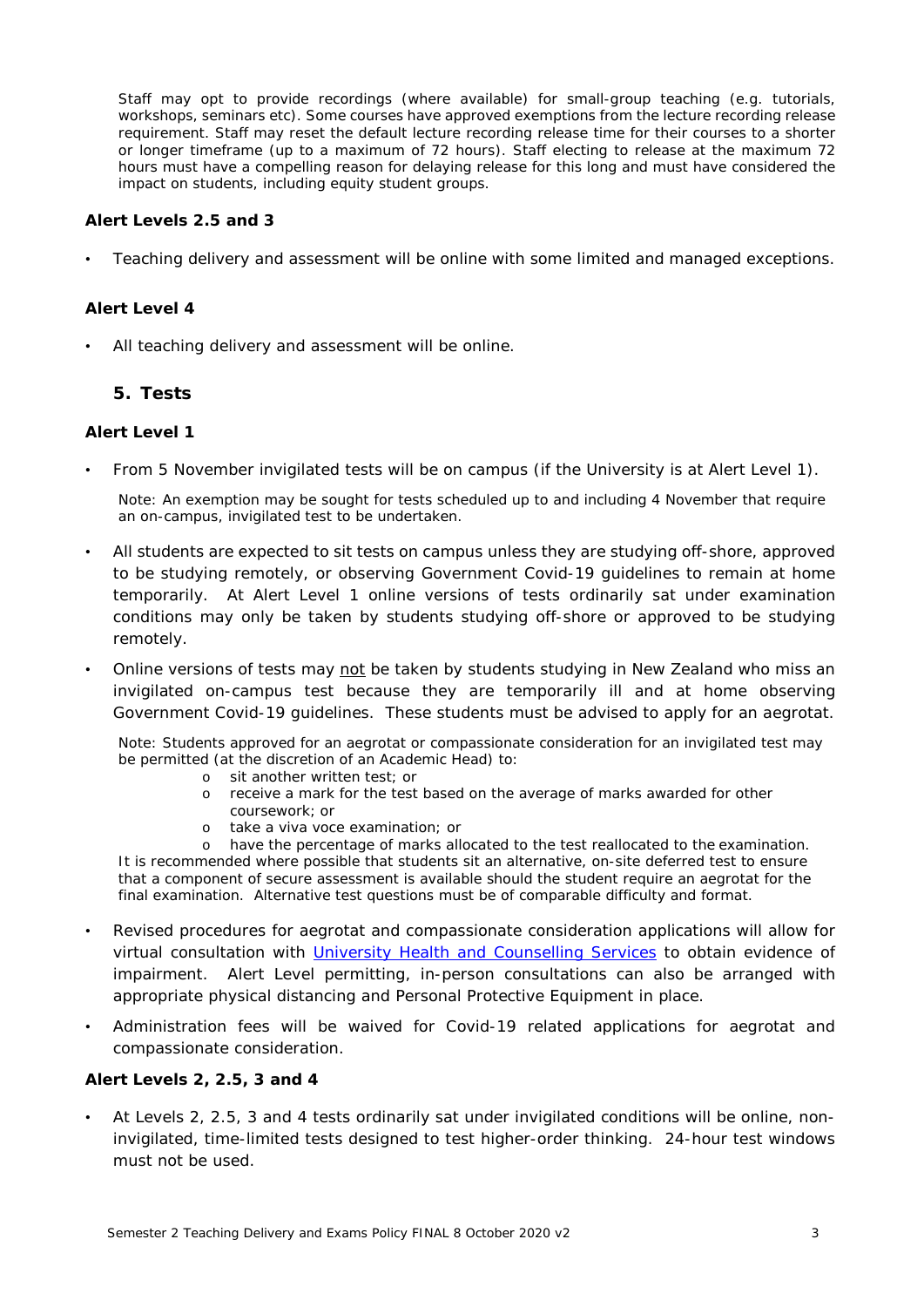*Note: If the University is at Level 2 or 2.5 an exemption may be granted for some tests in programmes where accreditation or registration requirements require an on-campus, invigilated test to be undertaken. Tests scheduled on campuses outside of Auckland at different Alert Levels may take place on campus.*

- Test design should ensure that students will be able to complete the set tasks in the [time](https://remotelearning.auckland.ac.nz/assessments/tests/#availability)  [available.](https://remotelearning.auckland.ac.nz/assessments/tests/#availability) Feedback suggests that online tests often take longer than written tests, so consideration must be given to extending the time allowed for the test, where appropriate.
- For all online tests a post-deadline window of 15 minutes must be available to allow for technical difficulties. Tests submitted after the deadline are late submissions and these are to be managed by the Course Director or (Faculty in the case of Law) on the basis of faculty guidelines.
- Tests in Canvas quiz format must not be set up to 'lock' answers. Students must be able to review previous answers.
- Tests that require the student to draw diagrams or write equations can have answers submitted via scanned image or photograph. Students must have an opportunity to complete a practice exercise prior to the test to ensure they are familiar with the technological requirements for uploading images.
- All students sitting online tests must be advised about the importance of [academic integrity,](https://www.auckland.ac.nz/en/staff/learning-and-teaching/academic-integrity/promoting-academic-integrity.html) the University's approach to academic misconduct, its determination to use all possible means to identify students who dishonestly use external or online resources during tests, and the penalties that are available where academic misconduct is confirmed.
- Bookable spaces may be available at some Alert Levels for students who need a suitable study space to complete an online test. This process will be managed centrally and in accordance with Government guidelines.

#### **Special conditions for tests**

- Students with temporary or permanent disabilities or conditions that affect their ability to sit tests under the prescribed conditions may apply for special conditions through [Student](https://www.auckland.ac.nz/en/on-campus/student-support/personal-support/students-with-disabilities/support-for-current-students/special-conditions-for-tests-and-exams-.html)  [Disability Services.](https://www.auckland.ac.nz/en/on-campus/student-support/personal-support/students-with-disabilities/support-for-current-students/special-conditions-for-tests-and-exams-.html) Approved students are entitled to special conditions for timed (oncampus or online) tests of 30 minutes or longer, including where appropriate support from a reader or writer.
- At Alert Levels 2, 2.5, 3 or 4 students should be advised to contact [Student Disability Services](https://www.auckland.ac.nz/en/on-campus/student-support/personal-support/students-with-disabilities/support-for-current-students/special-conditions-for-tests-and-exams-.html) to discuss additional options for assistance in online tests.
- Advice for staff on assistance for students with approved special conditions sitting online tests may be found on the [Canvas Resources website.](https://canvas.auckland.ac.nz/courses/32925)

### **6. Examinations**

*Note: contingency plans and communications have been prepared for the situation where a Covid-19 Alert level change necessitates lockdown and transition to online examinations immediately before, or during, the examination period.*

### **Alert Levels 1 and 2**

• At Alert Levels 1 and 2 examinations will be on campus, scheduled as per the examination timetable, and will be invigilated. All students not studying off-shore or approved to be studying remotely must sit examinations on campus. At Level 2 appropriate physical distancing and health and safety measures will be put in place in examination rooms.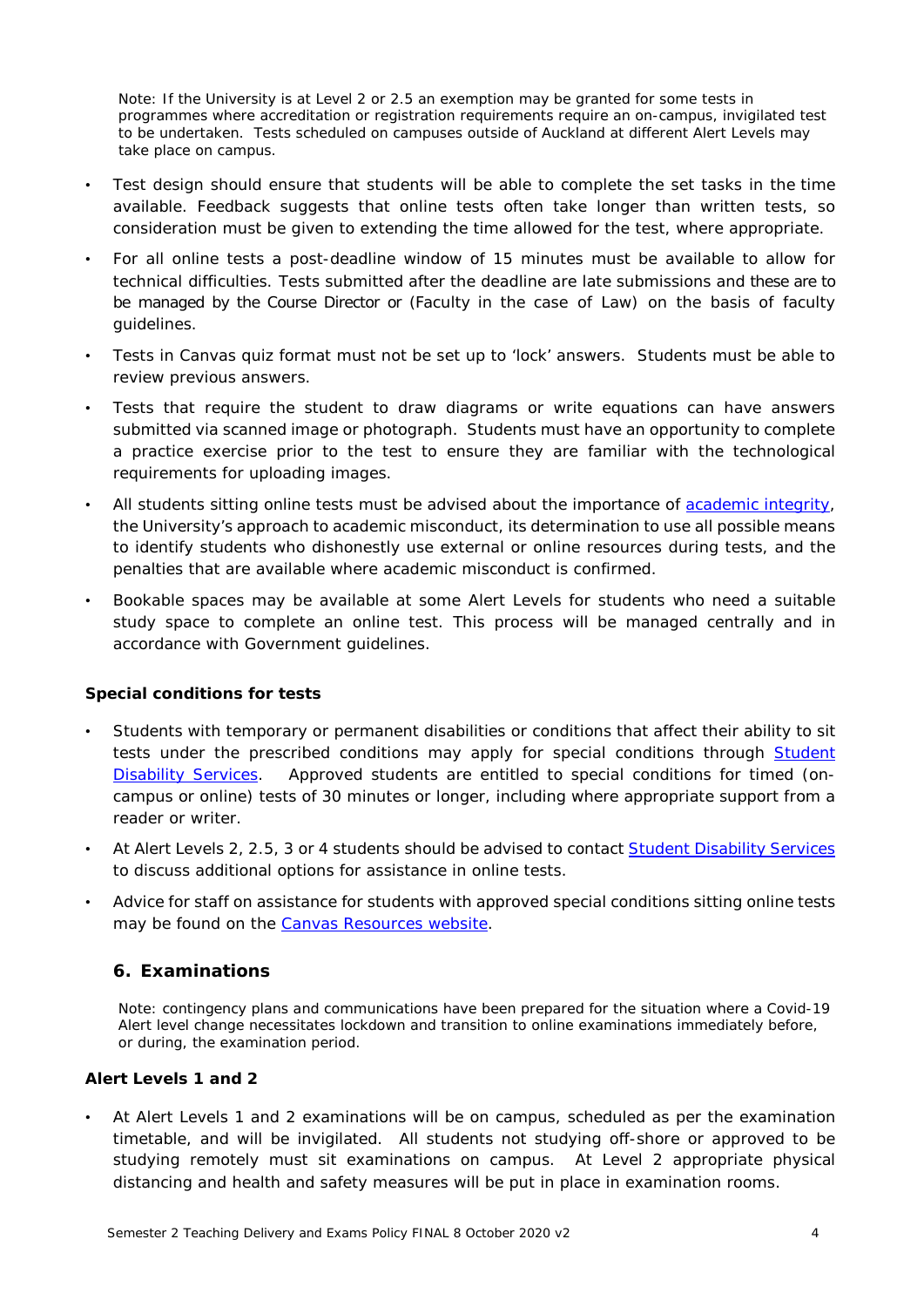• Normal policies and processes for out-of-time and out-of-centre examination arrangements will apply. Normal policies and processes for examination academic misconduct incidents will apply to students sitting invigilated examinations on campus.

### **Alert Levels 2.5, 3 and 4**

• At Alert Levels 2.5, 3 and 4 examinations will be online, time-limited, and non-invigilated. Examinations will be scheduled as per the examination timetable. 24-hr examination windows will not be used.

### **Students studying remotely or off-shore**

- All students studying remotely or off-shore will complete non-invigilated, online, timed examinations regardless of Alert Level.
- Examinations for students studying remotely may be different to those completed by oncampus students but will be of equivalent difficulty and will address the same learning outcomes.
- Off-shore students will sit timed examinations scheduled to start between 7.45 am and 8.00 pm in their local time zone.

*Notes:* 

- o *Students whose examinations are scheduled outside of this window must notify the University to ensure their examination is rescheduled to another appropriate session.*
- o *Students studying in Europe and Africa are not able to be accommodated within this window. Approval for an out-of-time examination for students in European and African time zones may be requested through the Examinations Services Office.*
- The majority of students in Asian time zones whose examinations are scheduled in afternoon or evening sessions will sit examinations at the same time as on-shore students. Off-shore students in Asian time zones whose examinations are scheduled in morning sessions will have their examination scheduled to the evening session of the previous day.
- The [revised academic misconduct process](https://www.auckland.ac.nz/en/about/the-university/how-university-works/policy-and-administration/teaching-and-learning/students/procedure-for-academic-misconduct-in-online-exams--2020-.html) adopted in Semester 1 will be used for academic misconduct identified in online examinations. Further guidance will be provided to staff on how to report online examination academic misconduct incidents to the Examinations Services Office.

#### **Examination design and approval**

### **General**

- Where courses have off-shore or remote students enrolled, two different formats of the examination must be prepared; one suitable for online delivery and one suitable for delivery on campus. Variation between the on-campus and the online version is permitted.
- Where courses do not have off-shore students, examinations should be designed for delivery on campus.

*Note: in the event Alert Levels change to 2.5, 3 or 4 on-campus examinations will need to be converted to be suitable for online delivery.*

• Examinations may not now be *re*-designated as 'Open Book'. Examinations may be redesignated as 'Restricted Book'.

*Notes:*

o *For the purposes of on-campus examinations held in Semester 2 or Quarter 4 that are changed from Closed Book to Restricted Book designation, 'Restricted Book' means that*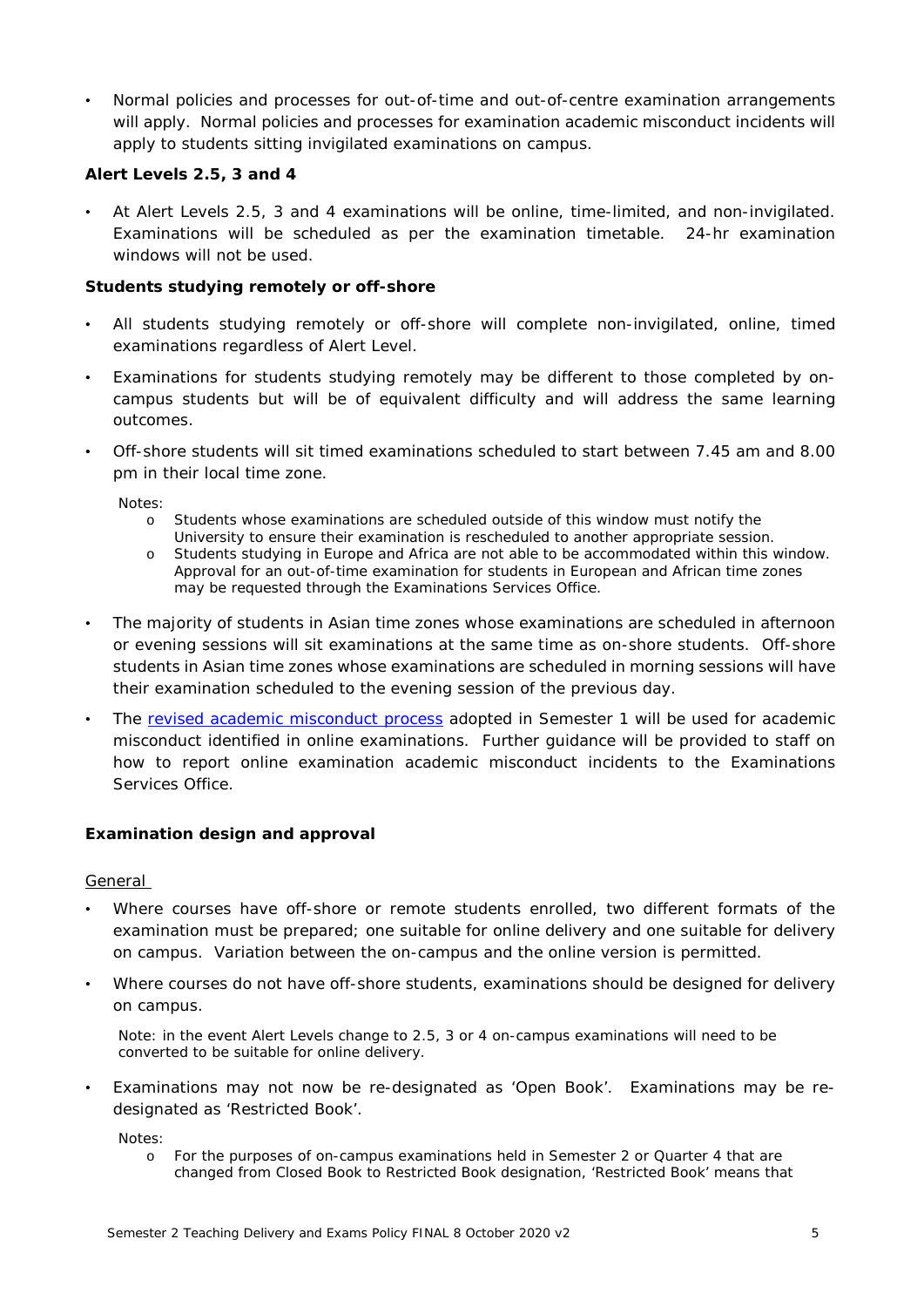*candidates are permitted to take into on-campus examinations one sheet of A4 paper which may contain information on both sides. Examiners will not be required to attend examinations to check this material as compliance with the requirement will be checked by Examination Supervisors.*

- o *All requests for new Restricted Book designation must be made through the Associate Dean (Academic) by Wed 14 October. Students in affected courses must be advised through Canvas of any change to Restricted Book designation, and what this entails, as soon as possible.*
- o *For examinations previously (and usually) designated as 'Restricted Book' the usual, non-Covid requirements and regulations apply.*
- Careful consideration must be given to the scope of the examination as within any of the scenarios described above examinations will be conducted as time-limited assessments (i.e. they will not be 24-hour assessments).
- All students sitting online examinations must be advised about the importance of academic integrity, the University's approach to academic misconduct, its determination to use all possible means to identify students who dishonestly use external or online resources during tests, and the penalties that are available where academic misconduct is confirmed.
- The revised academic misconduct process adopted in Semester 1 will be used for academic misconduct identified in online examinations. Further guidance will be provided to staff on how to report academic misconduct incidents in online examinations to the Examinations Services Office.

### Format and set-up of online examinations

- Online examinations may be conducted as a Canvas Quiz, or a Canvas Assignment with a fixed start and end time. Turnitin may be utilised with Canvas Assignments.
- For online examinations 30 minutes will be added to the notified length of the examination to account for the additional complexity of the online mode and technical aspects, i.e. 2-hour examinations will be 2.5-hours long; 3-hour examinations will be 3.5-hours long.
- Online examinations will include a post-deadline window to allow for technical difficulties with submission. Examinations submitted during this time are late submissions and will be handled on a case-by-case basis according to faculty guidelines. Submissions made after the post-deadline window will not be accepted.
- Where examinations are conducted online in Canvas quiz format they must not be set up to 'lock' answers. Students must be able to review previous answers.
- Online examinations that require the student to draw diagrams or write equations can have answers submitted via scanned image or photograph. Students must have an opportunity to complete a practice exercise prior to the examination to ensure they are familiar with the technological requirements for uploading images.

#### Review and approval

• Online and on-campus (paper) formats of examination scripts must be submitted to the Examinations Services Office for approval and checking. Further information on this process, and on Course Shells for online examinations, is available [here.](https://remotelearning.auckland.ac.nz/assessments/exams/process/)

### **Special conditions**

• At level 1 and 2 students with temporary or permanent disabilities or conditions that affect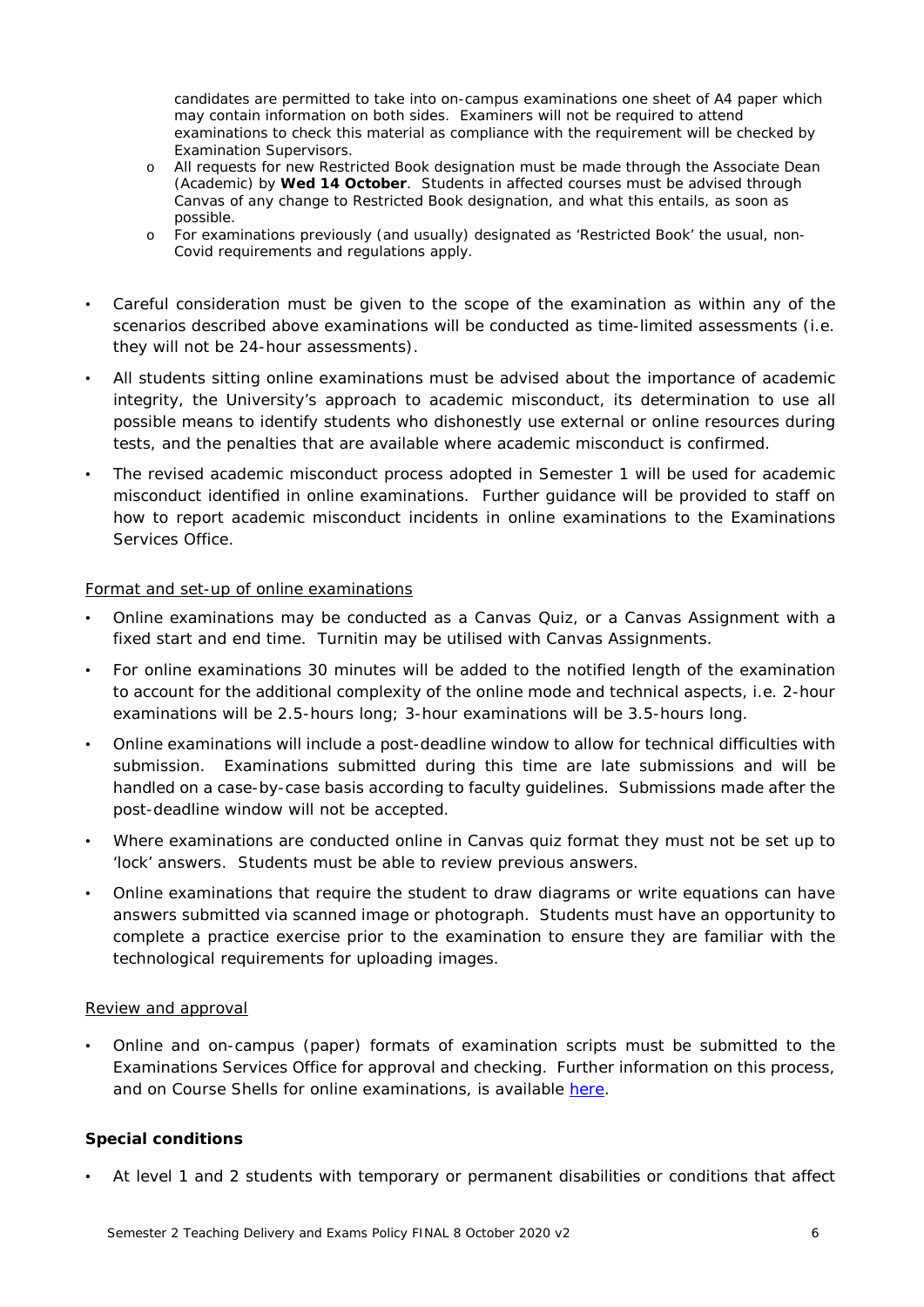their ability to sit examinations under the prescribed onsite conditions may apply for special conditions through the [Examinations Services Office.](https://www.auckland.ac.nz/en/students/academic-information/exams-and-final-results/before-exams/special-conditions.html)

- At Level 3 and 4 students with impairments or special requirements should be advised to contact the **Examinations Services Office** to discuss additional options for assistance in an online examination.
- Advice for staff on assistance for students with approved special conditions sitting online examinations may be found on the [Canvas Resources website.](https://canvas.auckland.ac.nz/courses/32925)

#### **Aegrotat and compassionate consideration for examinations**

- Where a student is unable to attend a scheduled examination revised procedures allow for virtual consultation with *University Health and Counselling Services* to obtain evidence of impairment. In-person consultations can also be arranged (Alert Level permitting) with appropriate social distancing and Personal Protective Equipment (PPE) in place.
- The requirement that in order to make a recommendation for an aegrotat or compassionate grade a student's coursework must be 'well above minimum pass standard' has been waived under the Vice-Chancellor's Special Powers. Senate's representatives will consider and approve as appropriate academic recommendations for student applications in Quarter 3, Quarter 4, or Semester 2 where the student is certified by the Academic Head to be 'worthy of a pass'.
- Administration fees will be waived for Covid-19 related applications for aegrotat and compassionate consideration.

#### **Assistance during examinations**

- For on-campus examinations the usual processes regarding questions or requests for assistance in the examination room will apply.
- For online examinations in-exam support and contact arrangements will be put in place. Detailed instructions will be provided to students.

#### **General examination advice and support for candidates**

- A communications plan is being developed to ensure all students are aware of important examination information and rules at each Alert Level, and the support available.
- For online examinations the University will make devices and internet connectivity assistance available to students in need. Further information will be provided.
- At some Alert Levels the University may be able to provide limited bookable space for students who need a suitable study space to complete an online examination. This process will be managed centrally and in accordance with Government guidelines for the appropriate Alert Level.

#### **Academic integrity**

- An academic honesty declaration for use with coursework assignments, online tests and examinations is available for use and adaptation on the University's [Remote Learning website.](https://remotelearning.auckland.ac.nz/ai/declaration/)
- All students sitting online examinations must be advised about the importance of [academic](https://www.auckland.ac.nz/en/staff/learning-and-teaching/academic-integrity/promoting-academic-integrity.html)  [integrity,](https://www.auckland.ac.nz/en/staff/learning-and-teaching/academic-integrity/promoting-academic-integrity.html) the University's approach to academic misconduct, its determination to use all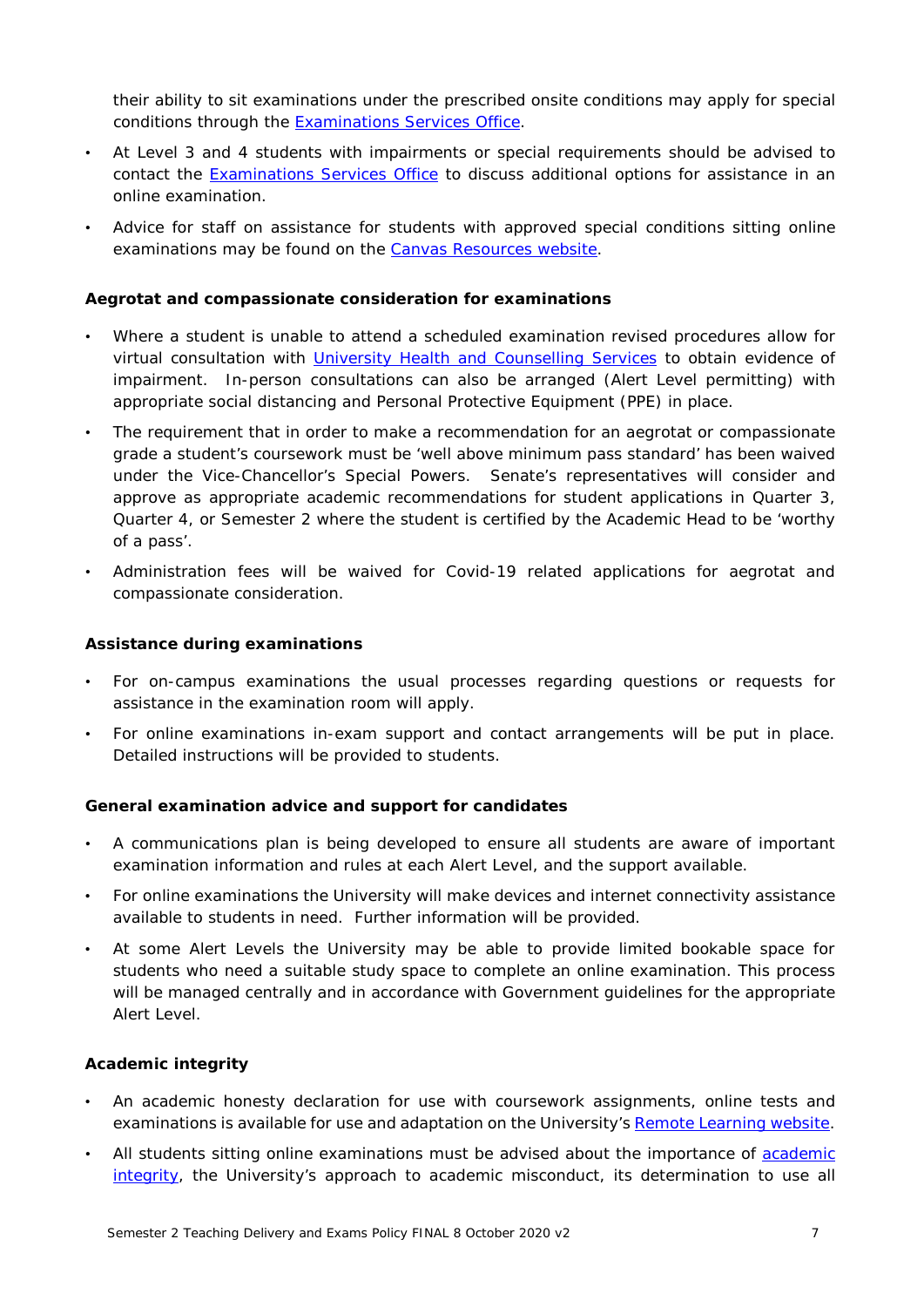possible means to identify students who dishonestly use external or online resources during tests, and the penalties that are available where academic misconduct is confirmed.

### **7. Grading**

• Final marks for students in Semester 2, Quarter 3 and Quarter 4 taught courses will be rounded up to 50 (i.e. a pass mark) if students achieve a result of 47, 48 or 49. This adjustment will be done centrally in the Final Grades Tool.

*Notes:* 

*Students completing the B section of A/B courses may receive the aegrotat provision of a one gradestep increase on a pro-rata basis for work completed in Semester 1, which contributes to the final result of a full year A/B course.*

• Where practicum placements are deferred the 'Not Available' grade may be used.

### **8. Resources and additional information**

For staff:

[Covid-19 Staff Information Hub](https://www.staff.auckland.ac.nz/en/covid-19.html) [staff only]

[Remote Learning Website](https://remotelearning.auckland.ac.nz/assessments/redesign/)

[Exams Process \(Remote Learning Website\)](https://remotelearning.auckland.ac.nz/assessments/exams/process/)

[Canvas Guidance and Resources](https://www.canvas.ac.nz/resources/)

[Special conditions for test and examinations](https://www.auckland.ac.nz/en/on-campus/student-support/personal-support/students-with-disabilities/support-for-current-students/special-conditions-for-tests-and-exams-.html)

[Academic Honesty Declaration](https://remotelearning.auckland.ac.nz/ai/declaration/)

[Revised Academic Misconduct Process for Semester 2 and Q4](https://www.auckland.ac.nz/en/about/the-university/how-university-works/policy-and-administration/teaching-and-learning/students/procedure-for-academic-misconduct-in-online-exams--2020-.html) online examinations

For students:

[Remote Learning Support](https://www.auckland.ac.nz/en/students/student-support/remote-learning-support.html)

[Covid-19 Semester Two 2020 Form](https://www.forms.auckland.ac.nz/en/public/student-contact-and-support/covid19-form.html)

[About Academic Integrity](https://www.auckland.ac.nz/en/students/forms-policies-and-guidelines/student-policies-and-guidelines/academic-integrity-copyright/about-academic-integrity.html)

**[Aegrotat or Compassionate Consideration for Exams](https://www.auckland.ac.nz/en/students/academic-information/exams-and-final-results/during-exams/aegrotat-and-compassionate-consideration.html)**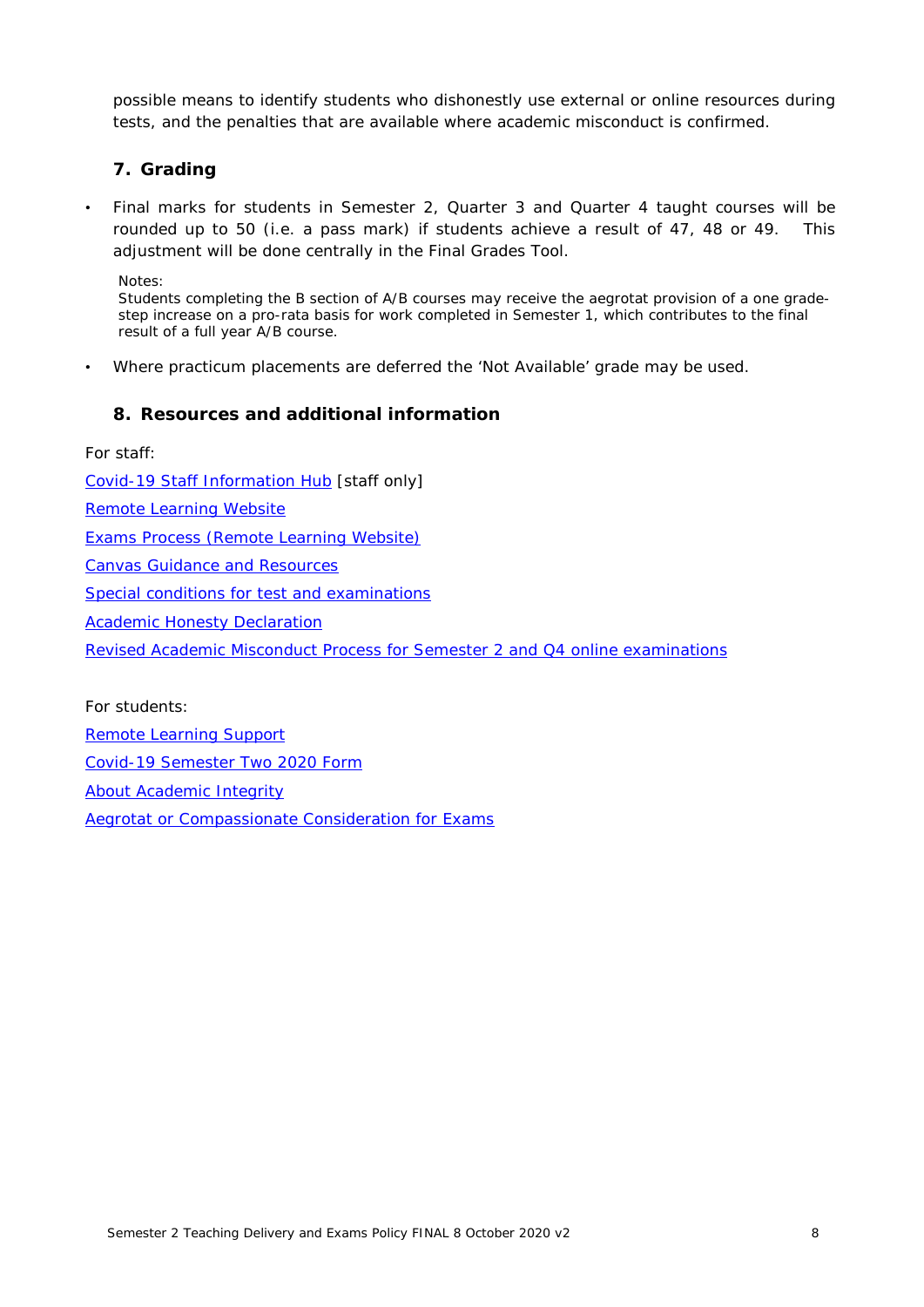### <span id="page-8-0"></span>**APPENDIX**

### **Teaching Delivery and Assessment Arrangements for Higher Risk Students in Semester 2 and Quarter 4 2020**

#### **Higher risk students**

- For the purposes of this policy statement the University defines 'higher risk students' under Covid-19 Alert conditions as learners who face increased risk in attending on-campus events because they:
	- o are at higher risk of severe illness from Covid-19 [as defined by the Ministry of Health;](https://www.health.govt.nz/our-work/diseases-and-conditions/covid-19-novel-coronavirus/covid-19-information-specific-audiences/covid-19-advice-higher-risk-people) or
	- o live with people who are at a higher risk of severe illness from Covid-19; or
	- o have significant mental health issues that may be exacerbated by Covid-19 or Covid-19 Alert Level requirements.
- Written evidence from a medical practitioner or mental health professional is required to establish a status of higher risk.

### **Identification of higher risk students**

- Under Covid-19 Alert Level conditions students who believe they may be at higher risk attending activities on campus may complete the [Covid-19 Semester Two Form](https://www.forms.auckland.ac.nz/en/public/student-contact-and-support/covid19-form.html) available on the University website.
- The form requires students to provide written evidence from a medical practitioner or mental health professional about why the student should not come to campus.

*Note: Government guidelines state that risk of exposure and transmission in the community at Level 1 is very low. Applications to study remotely for health reasons made under Level 1 conditions will be considered in accordance with this advice.* 

- The online form is received by the Student Contact Centre; health/medical forms are forwarded to the Manager (Student Conduct and Care) in Campus Life. Campus Life staff work with students to obtain additional evidence or clarification of circumstances as necessary, liaising with Student Disability Services (SDS) in cases where the student is registered with SDS.
- Campus Life verify that the evidence is provided and, as appropriate, recommend a plan be made for the student to study remotely.

*Note: Medical or health information provided to Campus Life will be treated as confidential and in accordance with the University's [Personal Privacy Statements.](https://www.auckland.ac.nz/en/privacy.html) That a student has been assessed as at 'higher risk' will be disclosed only to those University staff members who need this information to address the student's needs with respect to teaching and learning situations.*

### **Advice to faculties**

• The names, IDs and contact details of higher-risk students will be provided to the appropriate faculty Student Academic Services and Engagement Managers / Student and Academic Services Managers, who will inform the academic staff member(s) in the faculty responsible for addressing the student's learning and teaching needs.